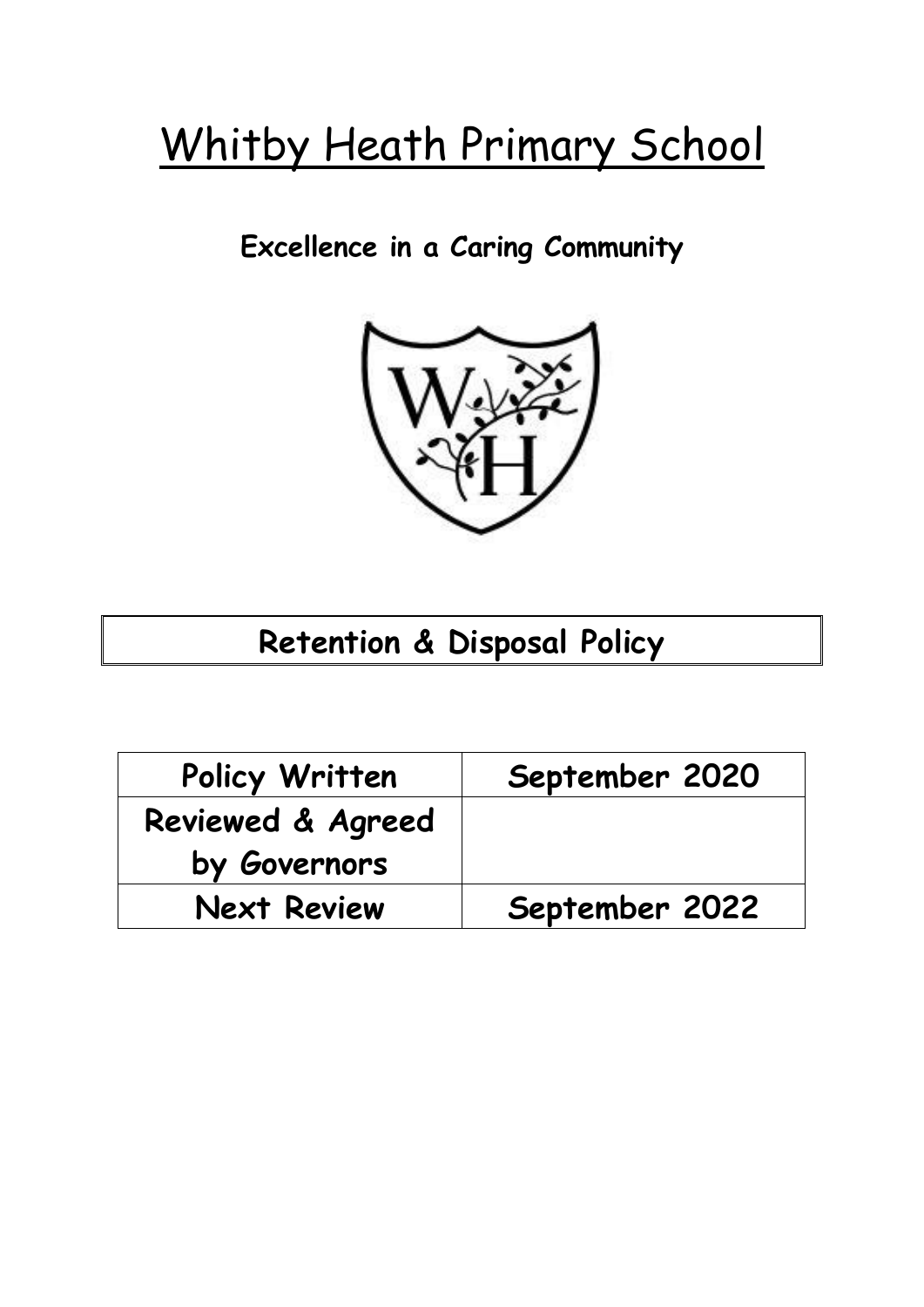| Contents                                        |                              |
|-------------------------------------------------|------------------------------|
| Retention and Disposal Schedule                 | Error! Bookmark not defined. |
| For Schools                                     | Error! Bookmark not defined. |
| Introduction                                    | 3                            |
| Scope                                           | 3                            |
| Responsibilities                                | 3                            |
| Legal Requirements                              | $\overline{4}$               |
| The Independent Inquiry into Child Sexual Abuse |                              |
| Disposal of Records                             | 6                            |
| Retention and Disposal Schedule for Schools     |                              |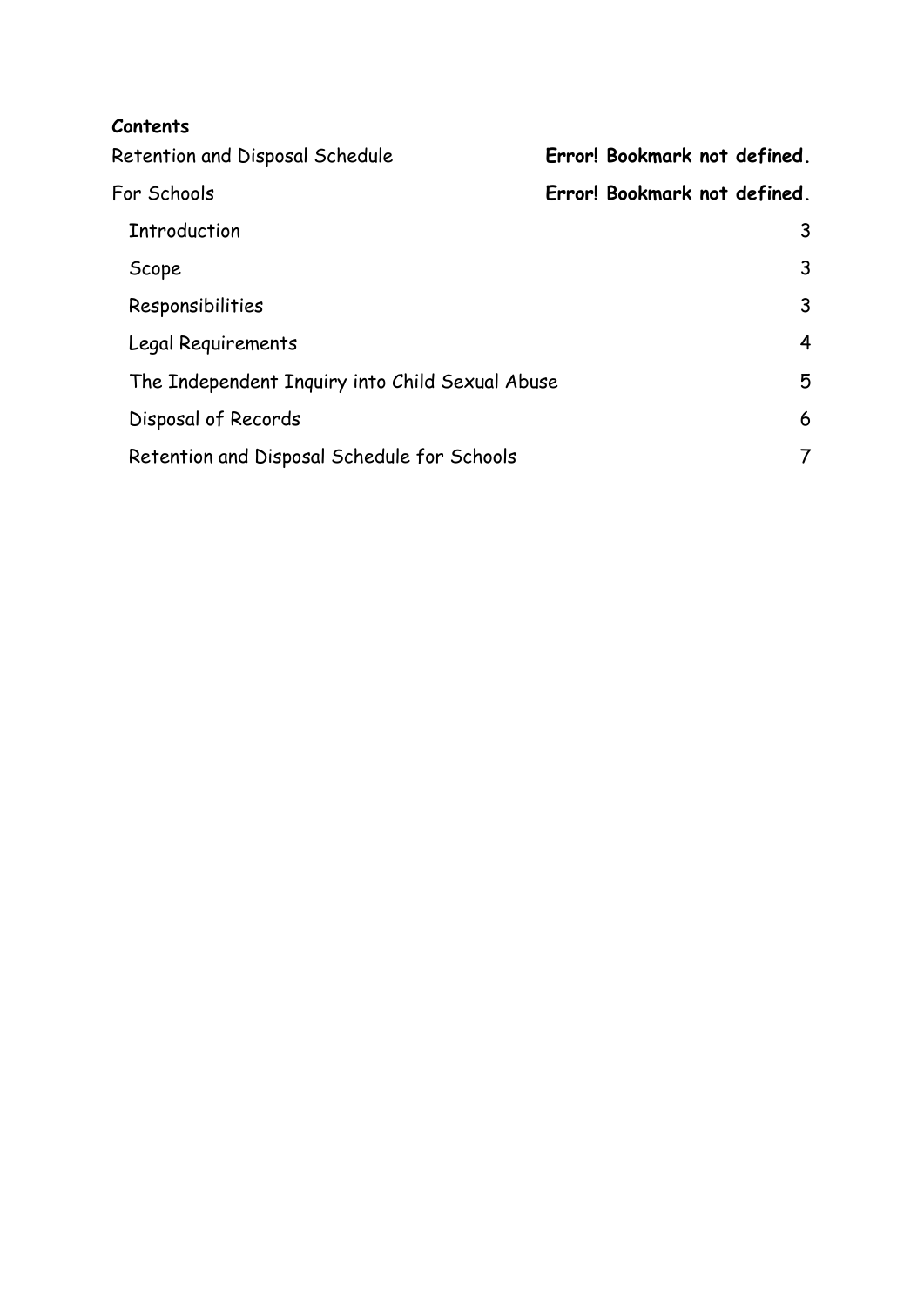#### <span id="page-2-0"></span>**Introduction**

Our School is required by the [Lord Chancellor's Code of Practice on the](https://ico.org.uk/media/for-organisations/research-and-reports/1432475/foi-section-46-code-of-practice-1.pdf)  [Management of Records issued under Section 46](https://ico.org.uk/media/for-organisations/research-and-reports/1432475/foi-section-46-code-of-practice-1.pdf)<sup>1</sup> of the Freedom of Information Act 2000 to have and to implement a records retention and disposal schedule. This document sets out details about all the records created and kept by us or our commissioned partners, in such a way that decisions can be made about identifying and disposing of them on a routine and timely basis. This retention and disposal schedule has been produced in consultation with directorates and key stakeholders in the processes to establish the legal and regulatory requirements and business needs on which record retention and disposal policies are based.

#### <span id="page-2-1"></span>**Scope**

This retention and disposal schedule applies to all documents defined as records - 'Information created, received and maintained as evidence and information by an organisation or individual, in pursuance of legal obligations or in the transaction of business'

The retention requirements listed here apply to all records irrespective of media and format, or the system(s) in which the records are held, and should be applied to all copies including backups.

Divergence from the retention and disposal schedule may be appropriate in certain circumstances. For example, a pending or actual legal action, change of legislation or regulation, or legitimate business need. Any divergence requires liaison with the School's Data Guardian and Data Protection Officer.

#### <span id="page-2-2"></span>**Responsibilities**

1

Business Manager / Phase Leads (Information Asset Owners), operational managers (Information Asset Administrators) and team leaders are responsible for ensuring:

- Record retention policies are implemented in their unit/team, supported by written procedures.
- Recordkeeping systems and arrangement of records enable identification of records due for disposal.
- Records due for disposal are routinely identified and reviewed to ensure they are no longer required.
- Divergence from Records Retention and Disposal Policy is authorised and the Data Guardian is notified of changes.
- Staff dispose of records only in accordance with policies set out in this document.

<sup>&</sup>lt;sup>1</sup> https://ico.org.uk/media/for-organisations/research-and-reports/1432475/foi-section-46-code-of-practice-1.pdf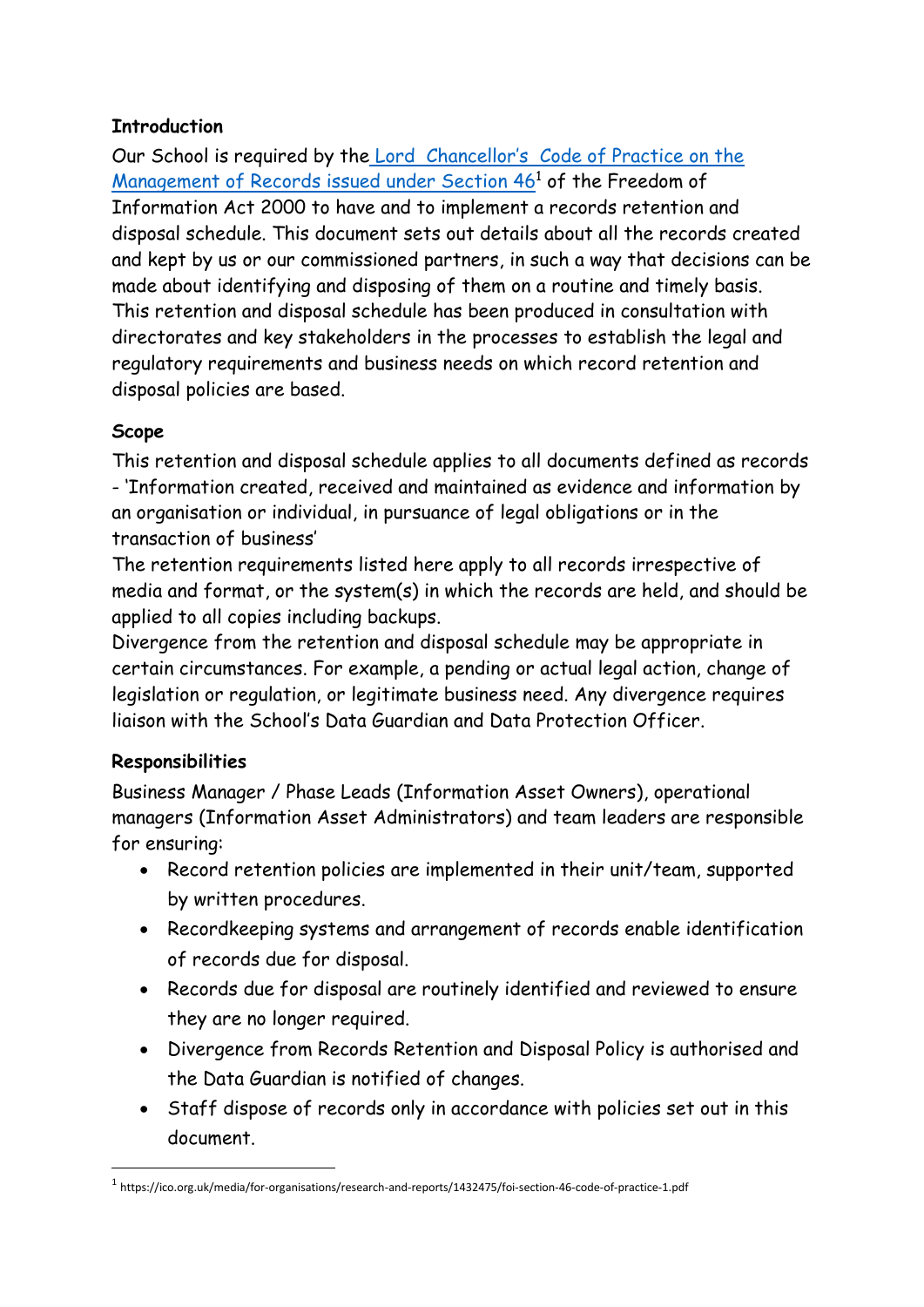- Records are disposed of appropriately considering their sensitivity, security classification and the media and format(s) in which they are held in line.
- ICT Equipment and storage media are disposed of securely ensuring all records, data and information are removed in such a way that it is not recoverable.
- Records of potential historic interest or research value are identified and transferred with agreement to Cheshire Archive Service.
- Evidence of the disposal process is kept.

#### **All staff are responsible for:**

- Following procedures and guidance for managing, retaining and disposing of records.
- Only disposing of records in accordance with the requirements outlined in this document (if authorised to do so).
- Ensuring that any proposed divergence from the records retention and disposal policy is authorised

#### <span id="page-3-0"></span>**Legal Requirements**

Each entry in the retention and disposal schedule details the specific legislation, regulations, guidelines or codes of practice that stipulate or recommend how long records must be kept before they are disposed of.

Some overarching legislation requires that records be kept for a certain amount of time and applies to all Schools. These include:

#### **General Data Protection Regulation (GDPR)**

[Principle](https://ico.org.uk/for-organisations/data-protection-reform/overview-of-the-gdpr/principles/)<sup>2</sup> states that personal information must be *"kept in a form which permits identification of data subjects for no longer than is necessary for the purposes for which the personal data are processed; personal data may be stored for longer periods insofar as the personal data will be processed solely for archiving purposes in the public interest, scientific or historical research purposes or statistical purposes subject to implementation of the appropriate technical and organisational measures required by the GDPR in order to safeguard the rights and freedoms of individuals*"

#### **The Freedom of Information Act 2000**

The Act requires us to make information available to the public unless specific exemption(s) apply. [The Code of Practice issued under 46](https://ico.org.uk/media/for-organisations/research-and-reports/1432475/foi-section-46-code-of-practice-1.pdf) of the Act sets out rules on how we should manage records and information, including

<sup>1</sup> <sup>2</sup> https://ico.org.uk/for-organisations/data-protection-reform/overview-of-the-gdpr/principles/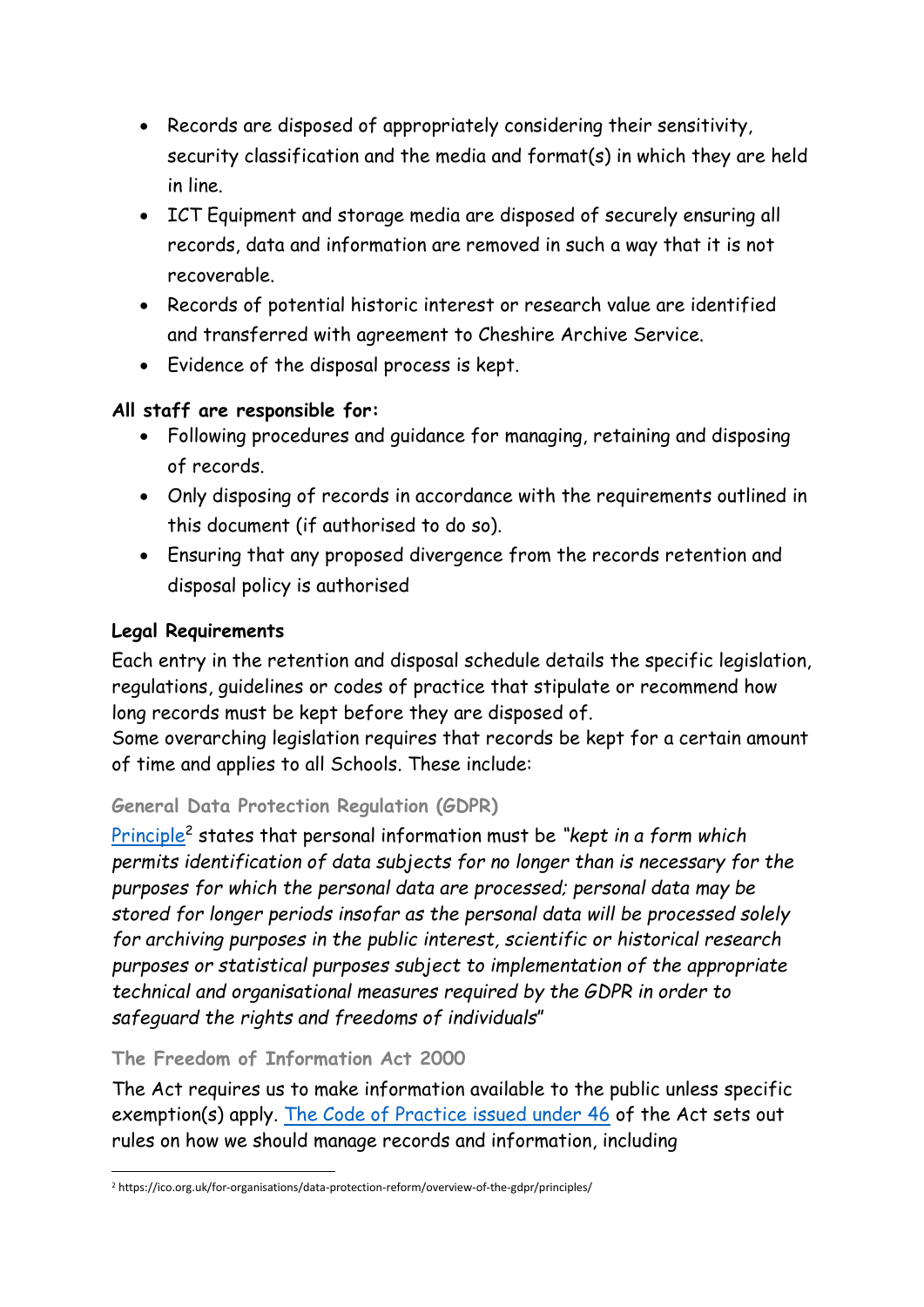responsibilities on all staff to implement records retention and disposal schedules.

#### <span id="page-4-0"></span>**The Independent Inquiry into Child Sexual Abuse**

On Thursday 12 March 2015 the Home Secretary established a [statutory](https://www.iicsa.org.uk/)  [inquiry](https://www.iicsa.org.uk/)<sup>3</sup> under the 2005 Inquiries Act with the aim of conducting an overarching national review of the extent to which institutions in England and Wales have discharged their duty of care to protect children against sexual abuse. The Inquiry is independent of government. It is supported by a Panel, Victims and Survivors Consultative Panel, and other expert advisers. The Inquiry will cover England and Wales. A wide range of public institutions will be investigated including local authorities, the police, the armed forces, schools, hospitals, children's homes, churches, and charities.

On 2nd July 2015 Justice Goddard wrote to every Head Teacher of Schools and Chief Executive of a Local Authority in England and Wales, requesting that the organisation :

*"retain any and all documents; correspondence; notes; emails and all other information – however held – which contain or may contain content pertaining directly or indirectly to the sexual abuse of children or to child protection and care. For the purposes of this appendix, the word "children" relates to any person under the age of 18."*

- We must not destroy, and must make available for inspection, all reports, reviews, briefings, minutes, notes and correspondence in relation to –
- allegations (substantiated or not) of individuals, organisations, institutions, public bodies or otherwise who may have been involved in, or have knowledge of, child sexual abuse, or child sexual exploitation
- allegations (substantiated or not) of individuals having engaged in sexual activity with, or having a sexual interest in, children
- institutional failures to protect children from sexual abuse or other exploitation
- statutory responsibilities for the care of children in public or private care
- the development of policy on child protection
- the development of legislation on child protection
- the determination of the award of Honours to persons who are now demonstrated to have had a sexual interest in children or are suspected of having had such an interest.

<sup>1</sup> <sup>3</sup> https://www.iicsa.org.uk/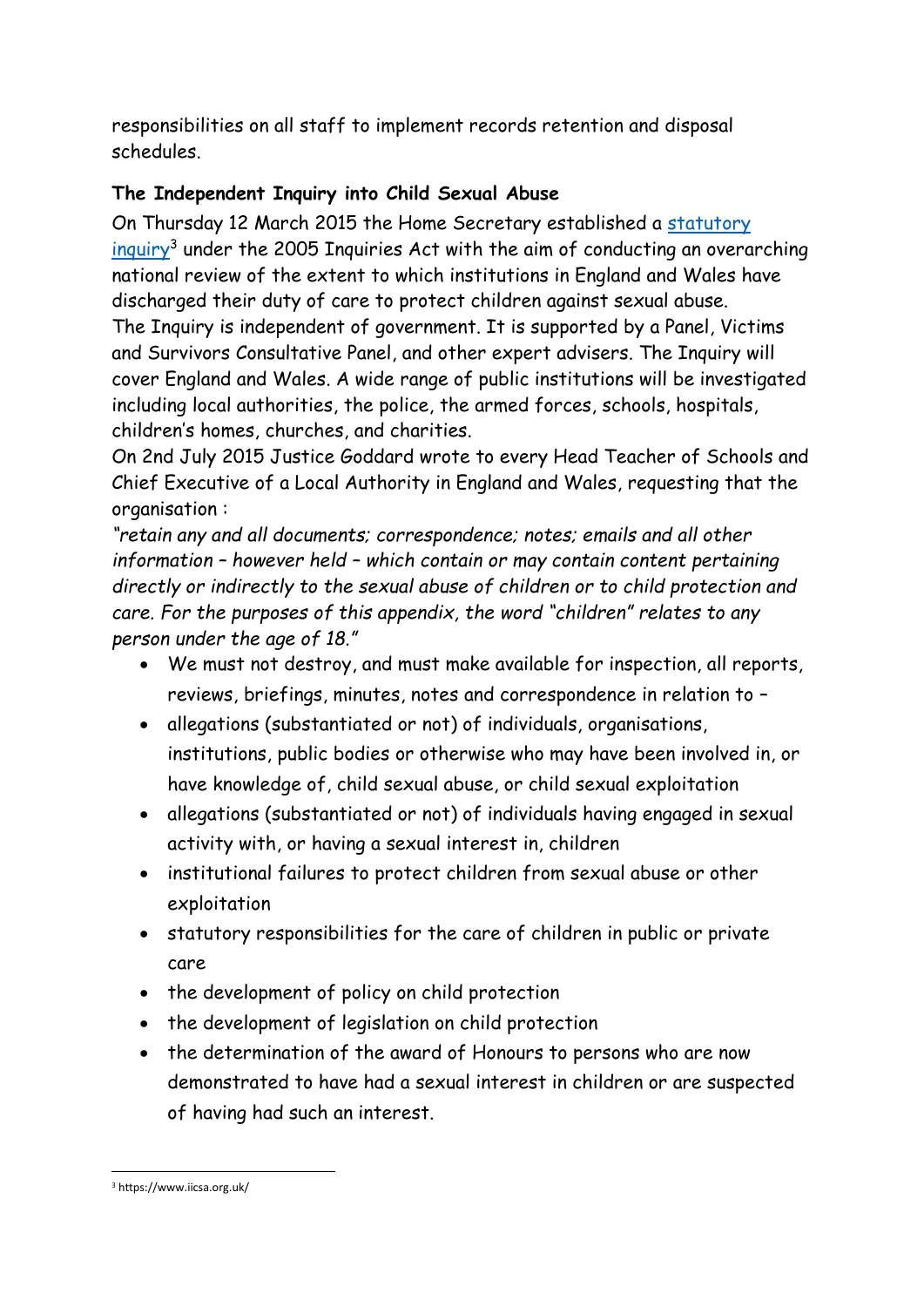#### *All of these document types – in whatever format – must be "retained pending further requests from the Inquiry"*

Although the School's records retention schedule is very clear on the destruction dates of files, the instructions received by the Inquiry constitute a legal hold as defined by section 12.3 of the code of practice issued under Section 46 of the Freedom of Information Act which states that *"Records should not be kept after they have ceased to be of use to the authority unless:*

*a) They are known to be the subject of litigation or a request for information. If so, destruction should be delayed until the litigation is complete or, in the case of a request for information, all relevant complaint and appeal provisions have been exhausted"*

As such all records that fall within the above categories are retained, and not destroyed, until we are directed otherwise.

For any advice on clarification on whether records can be destroyed or are covered by the Inquiry retention hold, consult the School's Data Guardian

#### <span id="page-5-0"></span>**Disposal of Records**

Provided records are not needed to comply with legal, financial or audit requirements, at the end of the retention period the records will be assessed to ensure changes in legislation, disputes and/or case reviews/enquiries/appeals do not require extended retention. Any changes in retention or appeals legislation should be reflected in this document. If there is no reason to extend the retention period, records must be confidentially destroyed.

The disposal of records requires the authorisation of two members of staff, typically the member of staff with operational responsibility for the records and their strategic manager. These are referred to as the Information Asset Administrator (IAA) and the Information Asset Owner (IAO). Record disposals need to be authorised by the Data Guardian prior to their disposal.

When records are being disposed of, summary information should be noted in a disposal certificate which provides evidence that the disposal has actually been carried out. This information should be in summary form at record series level in most cases (i.e. case files of pupils aged 25 years or over as of 1st April 2011).

Information held within IT systems will also be covered by the requirements of this schedule, however, the archiving and/or disposal will have to be carried out in accordance with procedures on redundant IT systems and/or electronic data. On this point, it is important that procedures around the archiving or disposal of documents which are linked to electronic data have built in mechanisms